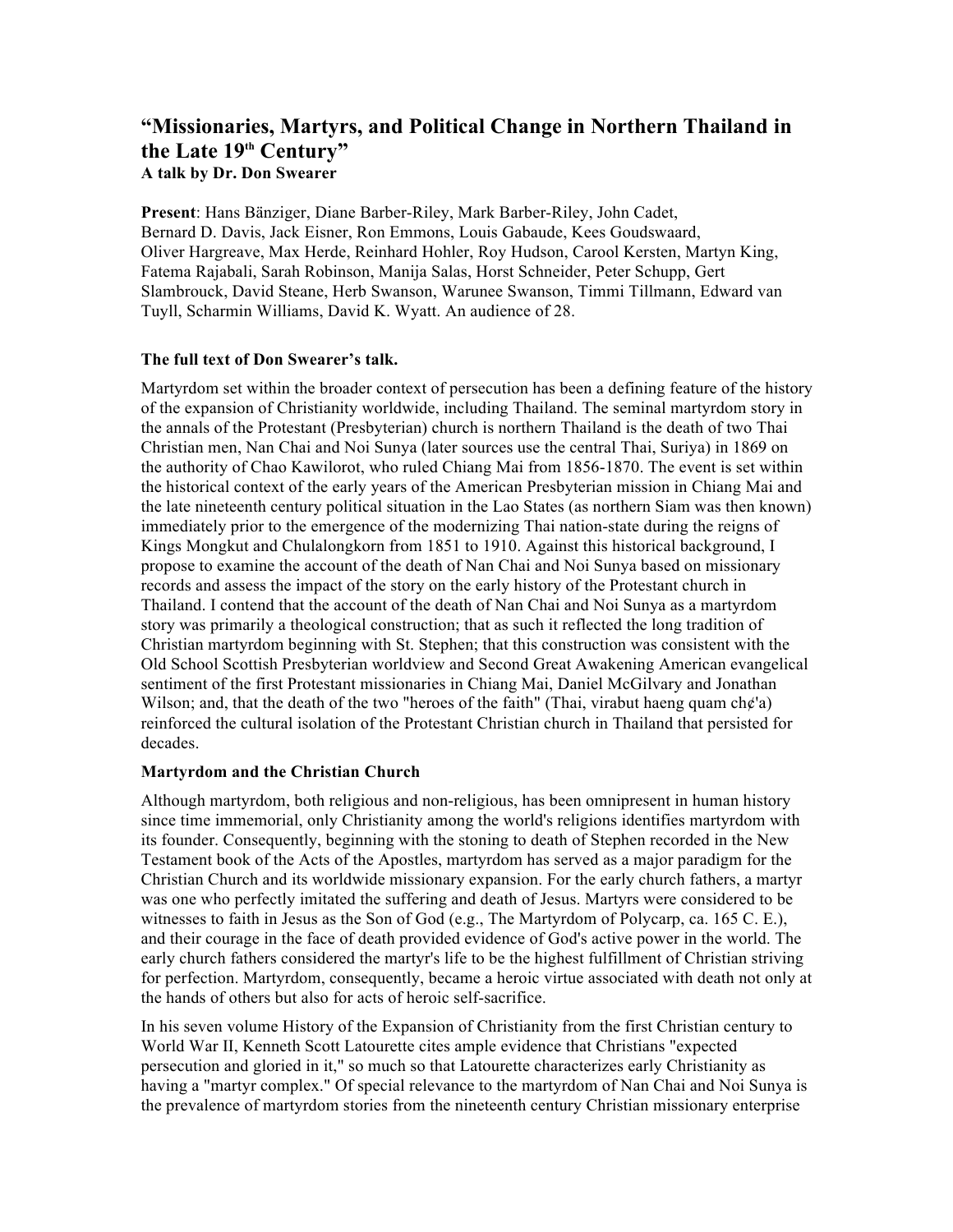in Asia. Martyred missionaries in Cawnpore, India, included the sister of the wife of Rev. S. C. George, who was appointed by the Presbyterian Board of Foreign Missions to Siam in 1862. In French Indo-China between 1833 and 1840 many missionaries, foreign and native priests, and hundreds of native Christians were killed. In Korea, "persecution by the state was the lot of Christians almost from the first," and was especially virulent in the middle decades of the nineteenth century. In China, missionaries were branded as "foreign devils" and Chinese Christians as "secondary devils." The death of 188 missionaries at Paotingfu, north China, during the Boxer Rebellion is one of the best known Protestant missionary martyrdom episodes. Speaking at a memorial service 14 years after the event, Sherwood Eddy characterized the Christian missionary enterprise as nothing less than a crusade "on a far-flung battle line" to make Christians of all peoples. The first Presbyterian missionaries to northern Thailand shared a similar commitment to bring the "Lao nation" to Christ.

#### **Christianity Comes to Thailand. The Presbyterian Mission in Siam and Laos**

"Siam has not been opened by British gunpowder, but by missionary effort," said the Siamese regent in Chiang Mai when talking about the old days to an American visitor.

Christianity first came to Siam in the late seventeenth century when Roman Catholic missionaries represented chiefly by the Société des Missions Êtrangères of Paris began propagating their faith in the kingdom of Ayutthaya during the reign of King Narai (1656--1688). After an initial degree of success that led to the establishment of several chapels and a seminary, anti-French sentiment following King Narai's death resulted in the expulsion or imprisonment of French priests and monks. By 1828, the date of the arrival of the first Protestant missionaries in Bangkok, there were only six Catholic churches in the country, and it was not until 1841 that the first Vicar Apostolic of Siam, Jean-Baptiste Pallegoix, was appointed. Pallegoix, a keen observer and student of Siamese culture, left historical accounts that provide a major resource for understanding midnineteenth century Siam.

Protestant mission work began in Bangkok in 1828 during the reign of Phra Nangklao, Rama III (1824-1851), with the arrival of the Rev. Carl A. F. Gutzlaff, a German medical doctor, and the Rev. Jacob Tomlin, of the London Missionary Society, but it was not until 1840 when the Rev. and Mrs. William P. Buell became the first American Presbyterian missionaries to Siam. After the Buell's departure in 1844, the Presbyterian Board of Foreign Missions assigned the Rev, and Mrs. Stephen Matton and Dr. Samuel R. House to Bangkok in 1847. The Rev. and Mrs. Daniel McGilvary and the Rev. Jonathan Wilson, who were to open the Presbyterian mission station in Chiang Mai in 1867, were appointed by the Board in 1858.

To say that the early Protestant missionary efforts at conversion met with limited success is a glaring understatement. From 1831 to 1849 twenty-two American Board missionaries counted no converts and American Presbyterian missionaries in Bangkok baptized their first Thai convert after being in the country for nineteen years. Kenneth E. Wells, the author of a history of the Protestant church in Thailand, who served as a Presbyterian missionary from 1927 to 1967, cites the following reasons for this lack of success: missionaries knew little or nothing about Siam; travel to and within Siam was tedious and long and many missionaries either were forced to return home because of debilitating illness or died in the field; and, perhaps of even greater importance, believing that all forms of Thai cultural religion--Buddhism, animism--were evil, they created a Christian community divorced from its indigenous cultural roots that mirrored the American Presbyterianism of their day.

Rama III's ambivalent attitude toward Christian missionaries may also have inhibited their evangelistic efforts in Siam, a situation that changed with the accession of Rama IV, King Mongkut, to the throne in 1851. Prior to assuming the throne, as the abbot of Wat Bowoniwet, Mongkut was tutored in English and science for eighteen months by the Rev. Jesse Caswell, a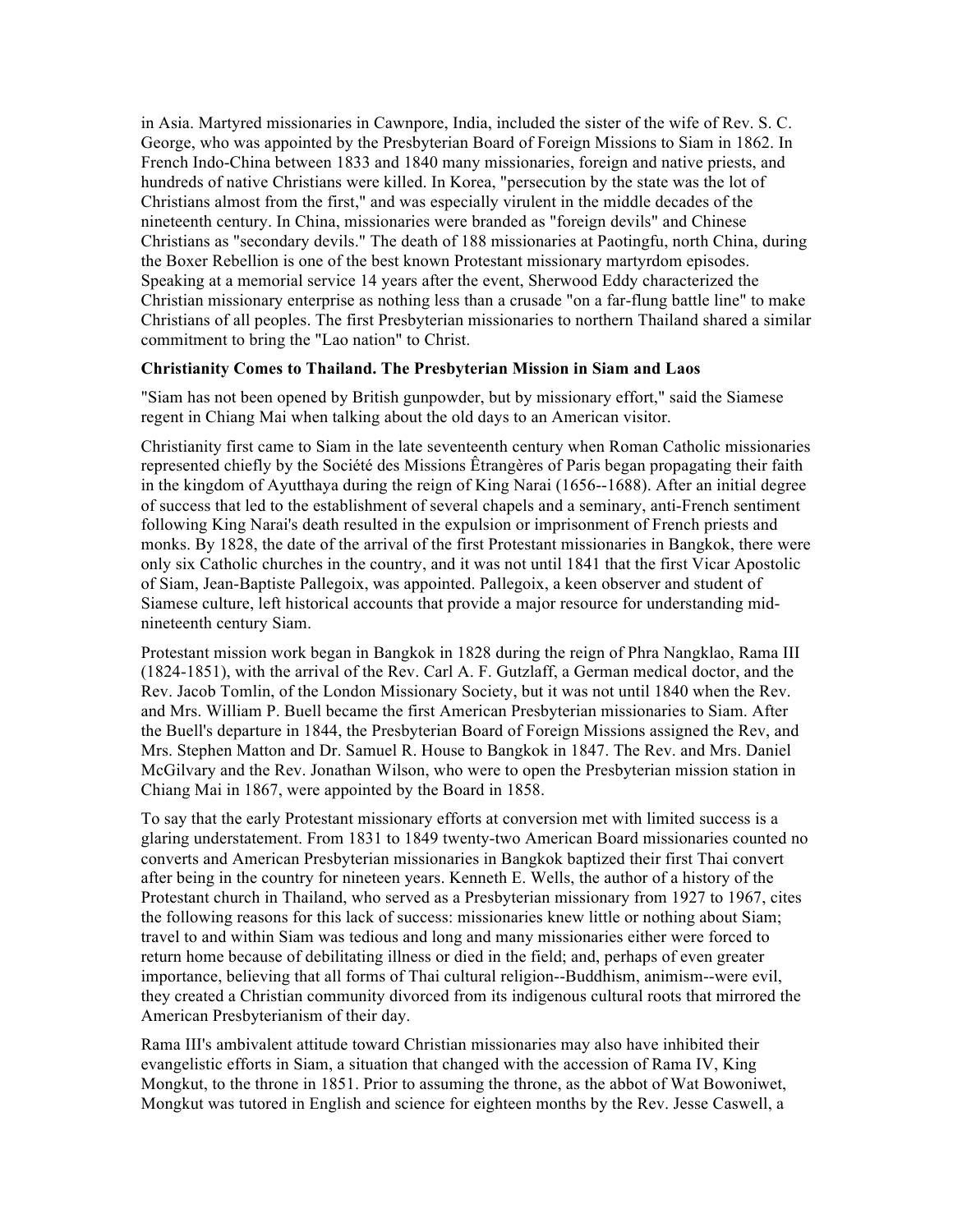Presbyterian appointed under the American Board. His relationship with Caswell and his longstanding friendship with Dan Beach Bradley, arguably the most important American missionary to go to Thailand, helped to dispose him favorably toward the missionaries. During the reigns of King Mongkut and his son-successor, King Chulalongkorn, relationships between American Presbyterian missionaries and the extended royal family were marked by cordiality. They expressed their gratitude to the missionaries for their numerous contributions to modern medicine, education, and government. These included the following: The Rev. Dr. Daniel Beach Bradley (Siam residence, 1850-1873) is remembered as the father of modern medicine in Thailand; at the invitation and sponsorship of King Chulalongkorn, the Rev. Samuel G. McFarland (residence, 1860-1878) founded King's College, the first government school; his son, Dr. George McFarland, at age twenty-five became the superintendent of the new Sirirat Hospital as well the dean of its medical school and was decorated by the king with a royal title; his brother, Edwin, invented the first Thai typewriter and served as secretary to the distinguished H.R.H. Prince Damrong, Minister of Interior; and a another brother, William, was private secretary to H.R.H. Prince Bhanurangsi, the Minister of Defense. These were outstanding and noteworthy contributions that led to the growing modernization and inevitable Westernization of Siam as a modern nation-state.

Daniel McGilvary and Jonathan Wilson arrived in Bangkok on June 20<sup>th</sup> 1858. McGilvary and Wilson were classmates and graduates of Princeton Seminary where they came under the influence of Dr. Charles Hodge, an exponent of Old School Scottish Presbyterian theology and a strong proponent of foreign missions. This theological worldview had a profound influence on their work among the Lao and the relationship of the emergent Protestant church in the north to its cultural environment.

McGilvary's interest in the Lao developed soon after his arrival in Bangkok when, in 1859, on a trip to Petchaburi, south of Bangkok, he encounters a colony of 10,000 Lao war captives. Subsequently, in 1861 McGilvary moved to the Petchaburi mission where he reports that the Lao appealed to him as a people of "more stamina and less levity than the Siamese." He also regarded them as more likely candidates for conversion since they had, "a system of religion much nearer Christianity than Buddhism; holding to a creator and governor of the universe… Buddhism consequently has no hold on them, except as it has been adopted a little by degrees as the religion of the ruling race." As McGilvary was to discover after reaching Chiang Mai, however, the Lao character was not quite as Calvinistic as he thought and Buddhism was more culturally ingrained and socially definitive than he had realized.

In December 1860, prior to his move from Bangkok to Petchaburi, McGilvary married Dr. Bradley's daughter, Sophia. Bradley also was interested in the possibility of a mission to the Lao, and toward that end had cultivated a friendly relationship with Chao Kawilorot during the Prince's triennial trips to pay tribute to the King of Siam. In visits to the Bradley home, the Prince showed a keen interest in the Siamese language printing press and in the smallpox vaccine Bradley had developed. Bradley may even have vaccinated some of the chao nai (members of the royal family) who accompanied Chao Kawilorot. Because the Prince was in Bangkok when McGilvary and Sophia Bradley were married they took the opportunity to pay him a visit with a gift of wedding cake. McGilvary appealed to Chao Kawilorot to open a mission in Chiang Mai, but it was not until October 1866, that he was able to secure permission from both the Prince of Chiang Mai and King Mongkut.

Departing from Bangkok on January  $3<sup>rd</sup> 1867$ , McGilvary, his wife Sophie and their two children, reached Chiang Mai on April 3<sup>rd</sup> after an arduous three-month trip upriver and overland. One can only imagine the physical discomfort of their first year. Arriving at the peak of the hot season, attired in long, heavy, dark Victorian clothing, their first home was a twelve by twenty foot sala, a semi-open rest house near the central market area, where daily they were gawked at by crowds of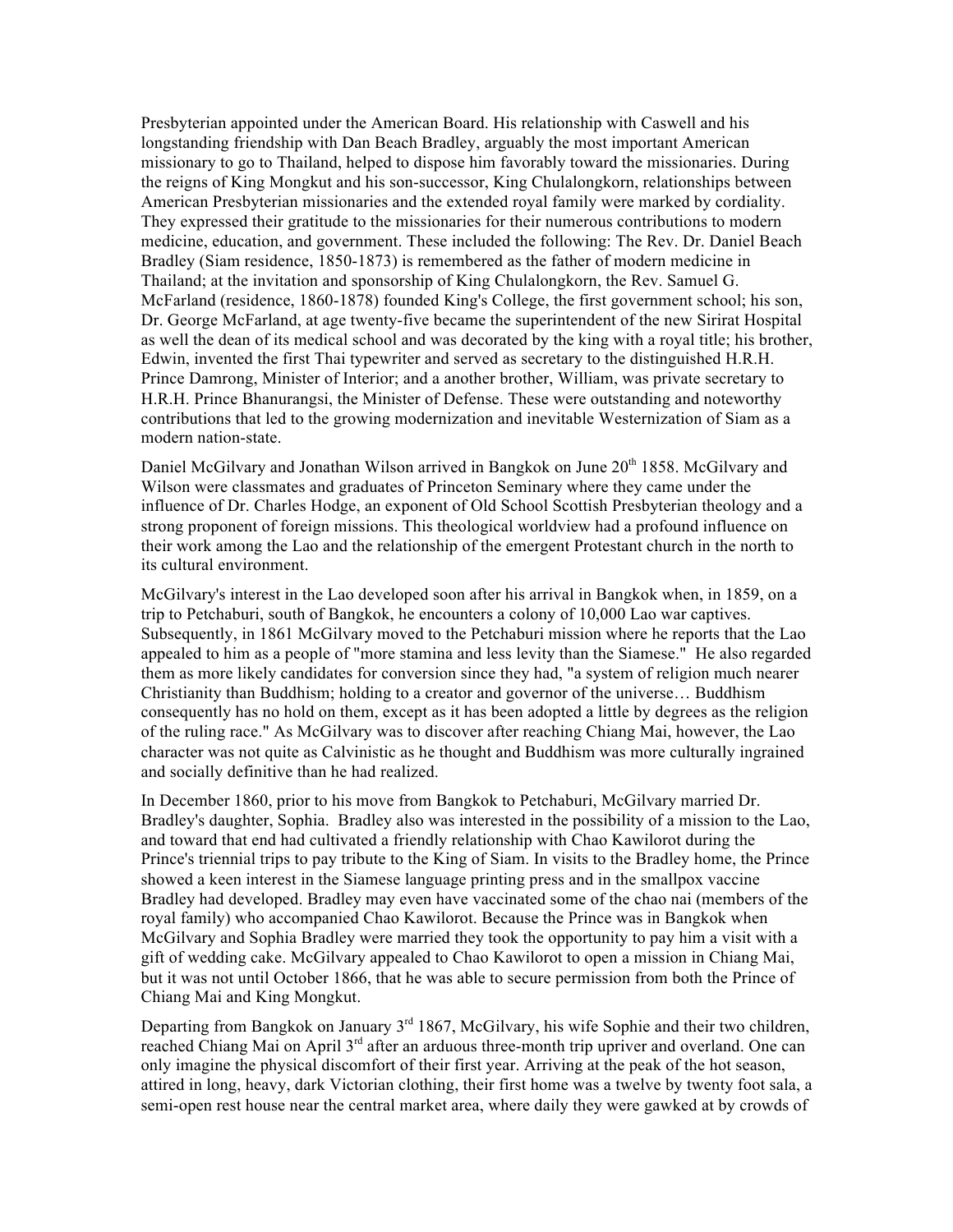curious country folk. While their crowded and exposed living conditions must have been stressful, at the same time their situation gave the McGilvarys an opportunity to teach and for Daniel to practice rudimentary medical skills such as sewing up wounds, setting broken bones, and vaccinating against smallpox. From the outset the practice of medicine, especially dispensing quinine and smallpox vaccinations, proved to be a crucial aspect of the Presbyterian mission to the Lao. After living in Chiang Mai for ten months, the McGilvarys were joined by Jonathan Wilson and his wife in February 1868.

#### **The Presbyterian Mission in Chiang Mai, Chao Kawilorot, and the Death of Nan Chai and Noi Sunya**

The McGilvarys began their work in Chiang Mai with high hopes and expectations of the success for their mission. In Bangkok Chao Kawilorot seemed "not only willing for us to go but pleased at the idea and voluntarily offered to give us a [building] lot and also the timber for our house and to furnish a house in the meantime." Although he granted McGilvary permission to teach Christianity, one assumes the Prince expected that McGilvary would treat endemic health problems--smallpox, malaria, goiter--and open a school, but that he would be no more successful than the Siam mission in Bangkok in making converts.

Both McGilvary and Wilson testify to the initial friendliness and interest of Chao Kawilorot and other royal family members, writing that they were allowed to teach "without restraint;" that the Prince and his family would visit them to hear Sophia play the harmonium, and they were warmly welcomed at the palace; and that, "He [the prince] has been very kind and gracious…whenever any of us have met him, and the good will of the people has stood a test that in such a country as this seems little less than miraculous." Chao Kawilorot also provided two houses to the missionaries without cost.

After two years the fledgling Presbyterian mission had ample reason for optimism. In August 1869, just two months prior to the martyrdom of Nan Chai and Noi Sunya, McGilvary voiced little suspicion that the missionaries or the little band of seven native Christians faced persecution:

"I think I can say that I never began a year's labor with more faith in God's promises or the ultimate and possibly not distant triumph of the Gospel. Yet we know not what trials may await us, or how the rulers will be affected by our present beginnings or what oppositions it may awaken. But we have no apprehension of this kind of trouble. Our relationship with the king and authorities are about all we could ask. We never met his Majesty…that we do not meet with a kind reception. We have had another good opportunity or two to preach the Gospel to his Majesty to which he listened attentively."

The reasons for what appears to have been an abrupt turn of events in the fortunes of the Chiang Mai mission cannot be determined precisely from the missionary record and, consequently, are a matter of educated inference. The mission's unexpected early success relative to the Siam mission was assuredly one cause. By August 1869, seven converts had been baptized. The first was Nan Inta, a former Buddhist monk, baptized on January  $3<sup>rd</sup> 1869$ . He became the first elder in the church in May 1876, and later the first Lao evangelist. In relatively quick succession, in May and June Noi Sunya, Nai Boon Ma and Saen Ya Wichai received baptism soon to be followed by the August baptisms of Nan Chai, Pu Sang, and Noi Kanta. Four of the seven new Christians were people of some influence. Like Nan Inta, Nan Chai was a former monk and Jonathan Wilson's teacher of the Lao language; Noi Sunya was a folk medicine practitioner and employed to help tend Kawilorot's cattle; and Ya Wichai was a Saen or official in the government of the chao of Lamphun. Furthermore, two of Kawilorot's daughters had shown more than a polite interest in the missionaries and their message and McGilvary also reports optimistically that one of the Princes was convinced of the truth of Christianity and was considering conversion. This increasing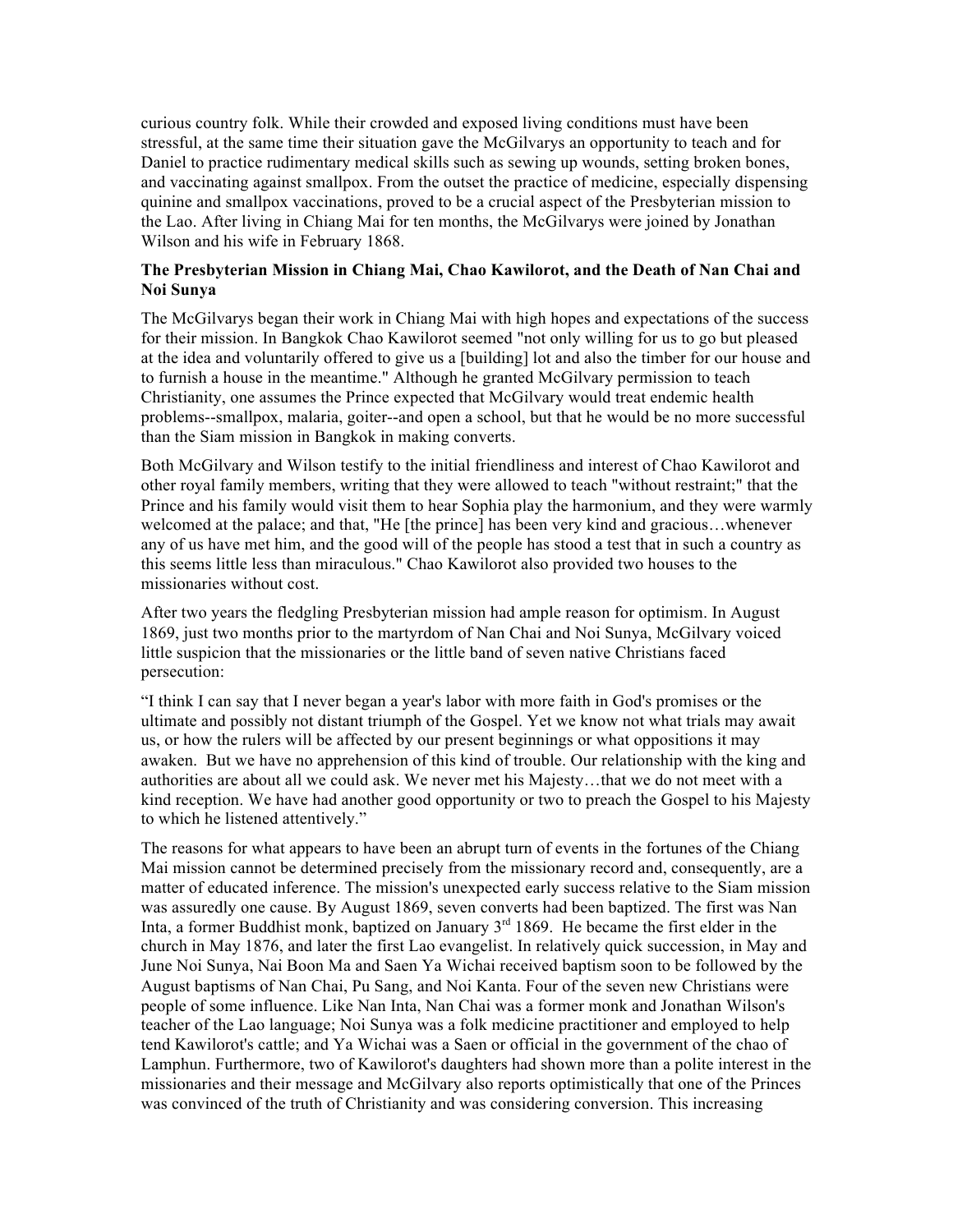interest in Christianity encouraged McGilvary's optimism but also left him with a nagging anxiety, "I have the impression that this year will be a crisis in the history of the mission. Should a few others make public profession, it will probably decide whether any stand will be taken by those in authority against it."

In and of themselves these conversions to Christianity might not have distressed Kawilorot; however, the missionaries' zeal to convert, their total rejection of the Lao religious-cultural synthesis of Buddhism and animism, and their demand that baptism required an absolute loyalty to the church posed a dangerous threat to his political authority, and the well-established socioeconomic system of *corvee* labor. Regarding the first, missionary records bear ample testimony to their conviction that Lao religious beliefs and practices were a heathen, superstitious, idolatry that must be totally rejected. The Lao were regarded one of the "tribes yet in darkness" and the Presbyterian mission was portrayed as a station on the "great missionary map" engaged in the battle to "overthrow Satan's kingdom." Although McGilvary found Buddhism to be a more ethical religion than Brahmanism's "disgusting and often obscene rites," Buddhism's noble ethics simply meant that it was "harder to overthrow." But, overthrown it must be--totally--as an "indispensable prerequisite toward embracing the Gospel." Or, in McGilvary's metaphorical characterization, before a "new superstructure can be reared, the 'old foundation' must be raised."

The system of *corvee* labor was an integral part of the patron-client structure of Lao society which, in turn, was linked to the absolute authority of the chao muang ("lord of the kingdom"). In January 1869, and on several subsequent occasions, Nan Inta refused his patron's request to work on the Sabbath, thereby challenging the traditional requirements of the patron-client system and demonstrating, "that his new allegiance and faith meant more to him than the traditional system to which he had previously adhered." Ostensibly, a similar situation pertained regarding the killing of Nan Chai and Noi Sunya. Chao Kawilorot had issued a command that the inhabitants of several villages, including Mae Bu Kha where Nan Chai and Noi Sunya resided, were required to provide timber to repair the city wall. That they had failed to comply with the order of the chao muang, was the ostensible reason given for the execution of the two Christians, a fabricated excuse in McGilvary's eyes. Would they have been killed had Nan Chai and Noi Sunya obeyed the Prince's order in a timely fashion and so met their *corvee* obligation? History does not provide an answer, although had they done so Kawilorot would have been unable to use their lack of compliance as the excuse for their murder.

The historical record does tell us, however, that by mid-1869 Chao Kawilorot wanted to banish the McGilvarys and Wilsons from Chiang Mai. He had little control over the historical forces beginning to transform his kingdom and challenge his authority that included Chiang Mai's tributary subservience to Bangkok; lawsuits over British-Burmese teak concessions pending before the British Consul; and the threat of Shan incursions from the north that could be exploited by the Siamese. However, the Prince could rid himself of the aggravation created by the American missionaries and authorized by King Mongkut. It is possible, furthermore, that a personal grudge factored into the Prince's feelings. Among the people McGilvary vaccinated for smallpox was his daughter's son who subsequently died. Although the princess and her husband, Chao Intanon, who succeeded his father-in-law to the throne of Chiang Mai in 1871, assured McGilvary that they did not consider him to be responsible for their son's death, one wonders whether or not Kawilorot harbored feelings of resentment and anger.

Whatever factors influenced the chao muang, I propose that his behavior can be seen as a series of strategies aimed at forcing the missionaries to leave Chiang Mai. The first was to have the McGilvarys and Wilsons recalled by the government in Bangkok. With the apparent help of a Portuguese adventurer by the name of Fonesca, who had offered his services to the Prince of Chiang Mai having become persona non grata in Siam, the chao muang petitioned the Minister of Foreign Affairs in Bangkok to recall the missionaries on the pretext that their presence had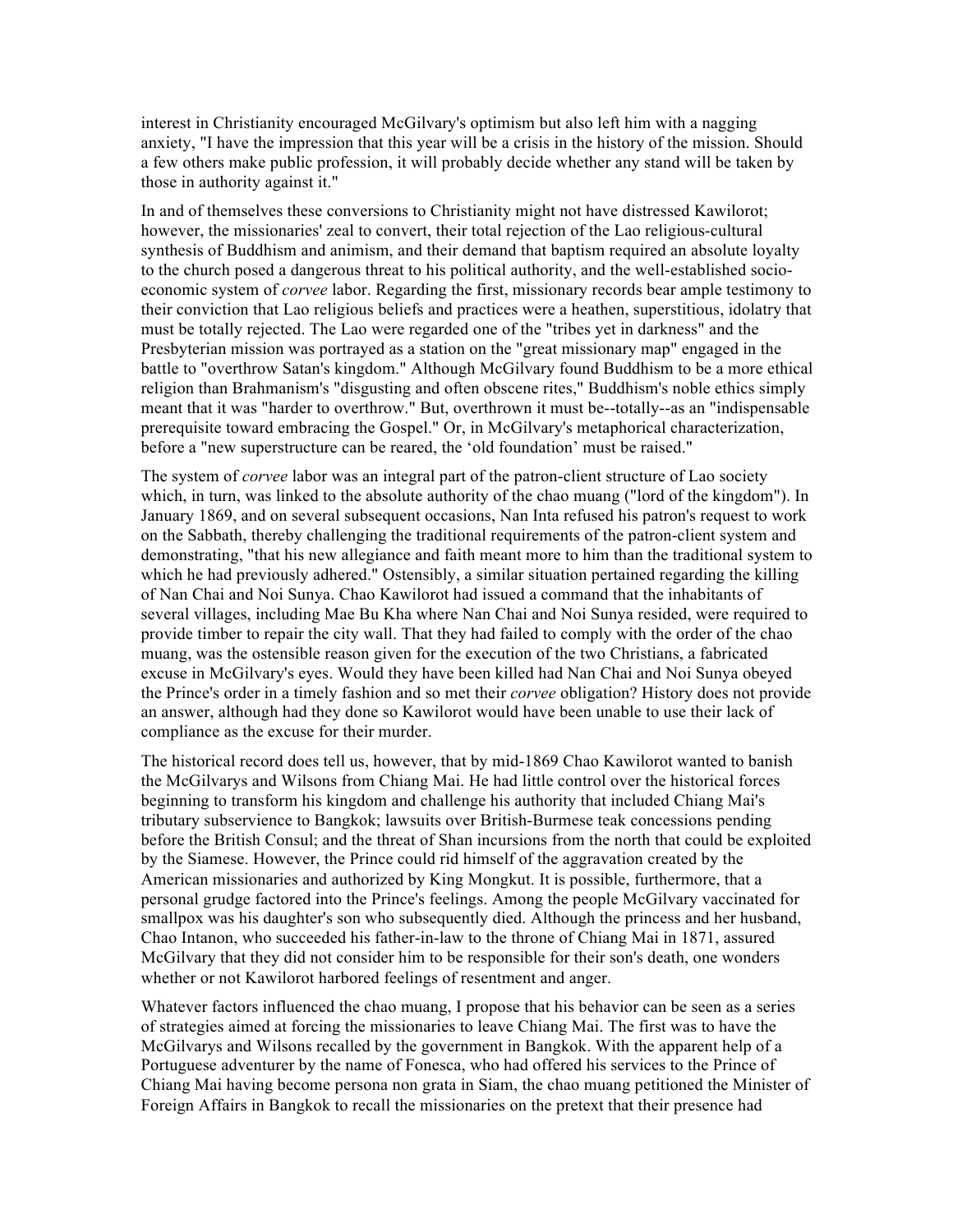created a drought responsible for a rice famine. The Minister sent the petition to the Rev. Noah A. McDonald, the acting American Consul, who refuted the charge, pointing out that the shortage of rainfall was quite wide spread in the north and began a year before McGilvary arrived in Chiang Mai. He concluded his letter to the prince with the tongue-in-cheek comment that he would "enjoin the missionaries to do nothing in the future to cause a famine."

There were additional signs that the presence of the McGilvarys and Wilsons in Chiang Mai was becoming increasingly politically tenuous and that Kawilorot might employ more severe measures to force the missionaries' departure. On September  $5<sup>th</sup> 1869$ , an agent of the British Borneo Company told them of a rumor that Chao Kawilorot was devising a plan to expel the new Christians from the kingdom. McGilvary's assessment of this possibility reveals a preoccupation with evangelism that may have blinded him to the political realities of the situation. Moreover, it also pointed to his belief that persecution could have a potentially positive effect on the growth of the church: "…[expelling the new converts] would not have been so great a disaster. These men had no great possessions to lose. Their banishment would only plant the Gospel in other provinces or other lands." Leaving aside McGilvary's culturally biased reference to possessions, his observation typifies the nineteenth century missionary attitude that persecution and martyrdom promote the growth of the church.

On September  $11<sup>th</sup>$ , the day Nan Chai legally became a client of Kawilorot's younger daughter and ostensibly under her protection, he was ordered to return home immediately by his village headman. He was staying with McGilvary but the order caused him such apprehension that he left for Mae Pu Kha village at dawn the morning of the  $12<sup>th</sup>$ , not even waiting for Sunday morning worship. On September 13<sup>th</sup> 1869, the missionaries' servants suddenly vanished and at the same time the stream of visitors to their homes mysteriously stopped. Concerned by this turn of events, McGilvary and Wilson visited the chao muang's executive officer who reassured them that there was no plot against Christians and, as if to prove this was the case, he ordered McGilvary's cook to return. The absence of Noi Sunya, whom the missionaries had not seen since September  $5<sup>th</sup>$ , and Nan Chai prompted Wilson to walk to Mae Pu Kha village to check on their whereabouts. Their wives, reportedly out of fear for their lives, "pretended…that their husbands had gone to the city to visit us. Mr. Wilson noticed that one of the women had tears in her eyes as she spoke. Puzzled rather than satisfied by the result of the visit Mr. Wilson returned with the hope that…the men were still alive."

As it turned out, the worst happened. On Monday morning September  $13<sup>th</sup> 1869$ , an armed party seized the two Christians and marched them to the district headman's home where they were reportedly interrogated, incarcerated, and left bound throughout the night. After Nan Chai was seized, his wife hurried to inform McGilvary but was intercepted along the way by an agent of the village headman and warned that she would be killed if she informed the missionaries. Even though there were reasonable suspicions that Nan Chai and Noi Sunya had been killed, it appears that only on September  $26<sup>th</sup>$  did the McGilvarys and Wilsons learn definitively that on the morning of September 14<sup>th</sup> the two had been taken into the jungle and executed. Prior to that date, the missionaries, uninformed about what had transpired, lived in anxious trepidation. Their situation called to McGilvary's mind the imprisonment and suffering of the famed Baptist missionary to Burma, Adoniram Judson, and his wife Ann in Ava in 1825. Identifying with the Jewish exiles of the Old Testament whose nation had been destroyed, McGilvary reported to the Board of Foreign missions, "It has been our hope that we could hold on till God should bring us deliverance, and thus retain one of the most hopeful missions of the church today, and one where we believe the Gospel is to have one of its greatest triumphs when the obstacles shall be removed."

For two months the missionaries lived in uncertainty regarding their future and the future of the Lao Christians, even though visitors now regularly dropped by and life resumed a more normal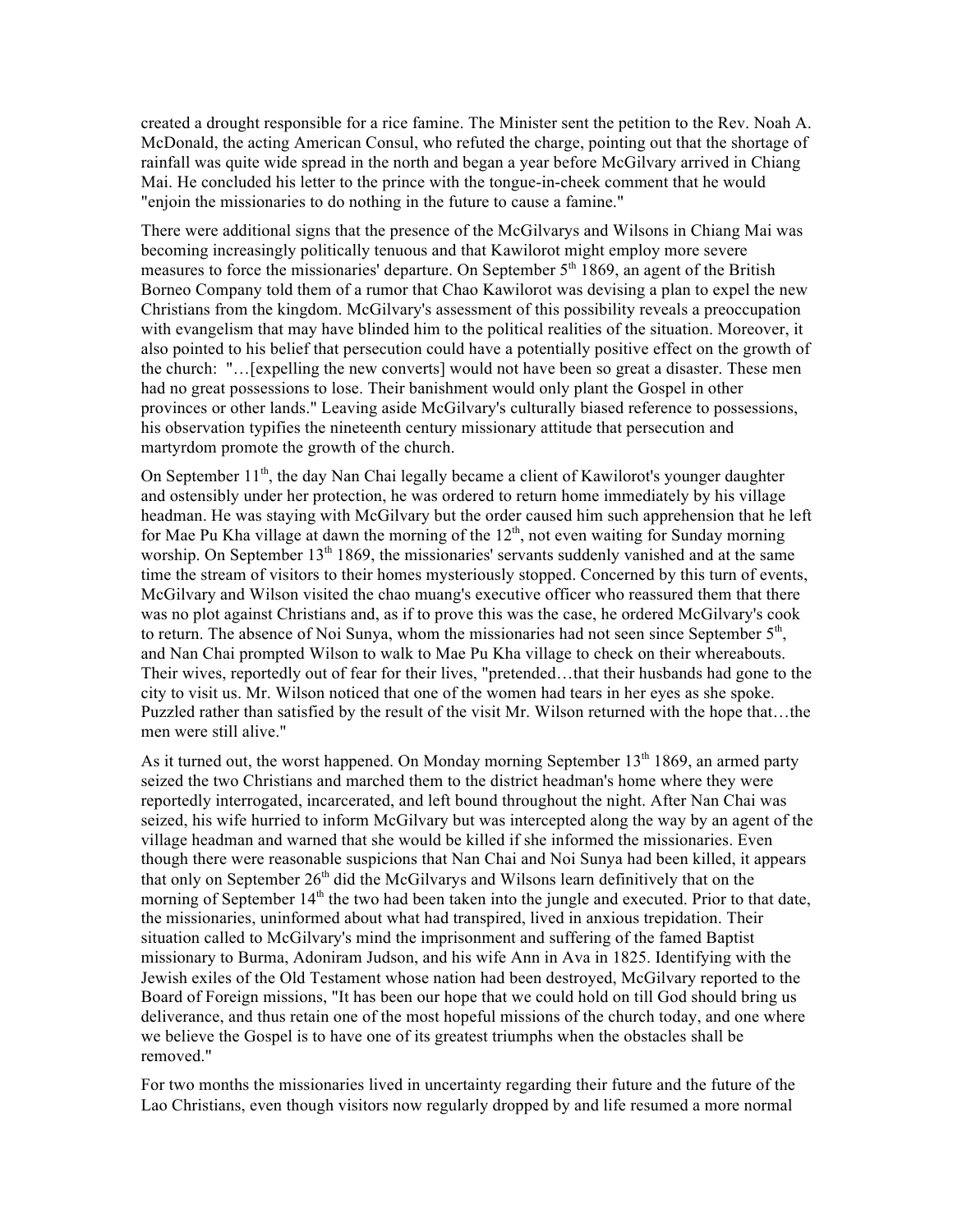routine. There were many groundless rumors--that there were warrants for the arrest of Christians and others associated with the missionaries, and that the boatman with whom McGilvary had entrusted letters to Bangkok had been murdered. When McGilvary's communications eventually reached the Presbyterian missionaries in Bangkok, they took up the matter with the Siamese regent. He agreed to send a commissioner to Chiang Mai to review the case accompanied by the Revs. N. A. McDonald and S. C. George. The commission arrived in late November with a letter from King Mongkut addressed to Chao Kawilorot requesting that the missionaries be allowed to remain unmolested or leave if they wished. The letter did not refer directly to the death of Nan Chai and Noi Sunya. At the audience with the Prince on the morning of the  $28<sup>th</sup>$  McDonald spoke of the recent problems encountered by the missionaries and the Lao Christians but did not refer directly to the death of the two Christians. Kawilorot allowed that he had put to death of couple of his slaves for failing to comply with his orders but made no allusion to the fact they were Christians. McGilvary responded to the chao muang's remarks by accusing him of lying and of murdering the two men because they were Christians. In astonishment and rage at McGilvary's challenge, the old Prince angrily blurted out that he had killed them because "they had embraced the Christian religion. And he would continue to kill every one who did the same. Leaving the religion of the country was rebellion against him and he would so treat it." The story of McGilvary's blunt challenge to Kawilorot has been handed down in the annals of the Church of Christ in Thailand as a heroic example of the "honored father-teacher's" (phokhr¢ luang) courage, and a major reason for the fortitude of the Protestant church in the Northern States.

In the aftermath of the meeting, McGilvary and Wilson were urged by the royal commissioner, McDonald, and George to leave Chiang Mai as Kawilorot's future course of action was unpredictable. Wilson decided to move his family to Raheng, now Tak, and establish a mission there. McGilvary, believing that Kawilorot would not take precipitous, drastic steps against him was determined to stay in Chiang Mai, hoping that the mission that had such promising beginnings could continue. Calling on the chao muang the morning after the commission meeting, McGilvary was cordially received by the Prince and assured that the missionaries could remain until after he returned from his upcoming trip to Bangkok. McGilvary calculated that this reprieve would give him at least six more months in Chiang Mai. As it turned out, on the return trip to Chiang Mai Kawilorot fell ill and died before reaching the city, an event that led to a change in the political climate under Chiang Mai's new ruler, Chao Inthanon, who looked more favorably on the mission.

Whether the death of Nan Chai and Noi Sunya could have been prevented if the missionaries had forcefully interceded remains open to speculation. Although McGilvary and Wilson were assured by the Prince's executive officer that there was no plot against Christians, why did McGilvary not accompany Nan Chai, an anxious, frightened new convert, to Mae Pu Kha village on that fateful day he was incarcerated? Had he done so, as Nan Chai apparently told his wife, he and Noi Sunya would have been spared. And, given the climate of fear explicitly described by the missionaries, how could Wilson not have realized that the tears in the eyes of one of the spouses revealed a truth that he chose to ignore? We might speculate that fear for the safety of his family played a role in Wilson's behavior, and that McGilvary's total dedication to sustaining the mission at all costs might have influenced his.

Although Nan Chai had become the client of Chao Kawilorot's daughter, he was employed by the missionaries who thereby entered into a patron-client relationship with him. Perhaps the Prince's actions were calculated to undermine the development of missionary patronage and thus challenge his own authority. Given the chao muang's earlier attempts to get rid of the McGilvarys and Wilsons by appealing to the government in Bangkok and then by spreading rumors to the effect that the Christians would be expelled from Chiang Mai, it might be inferred that the primary reason behind the extreme measure now taken by Kawilorot was to force the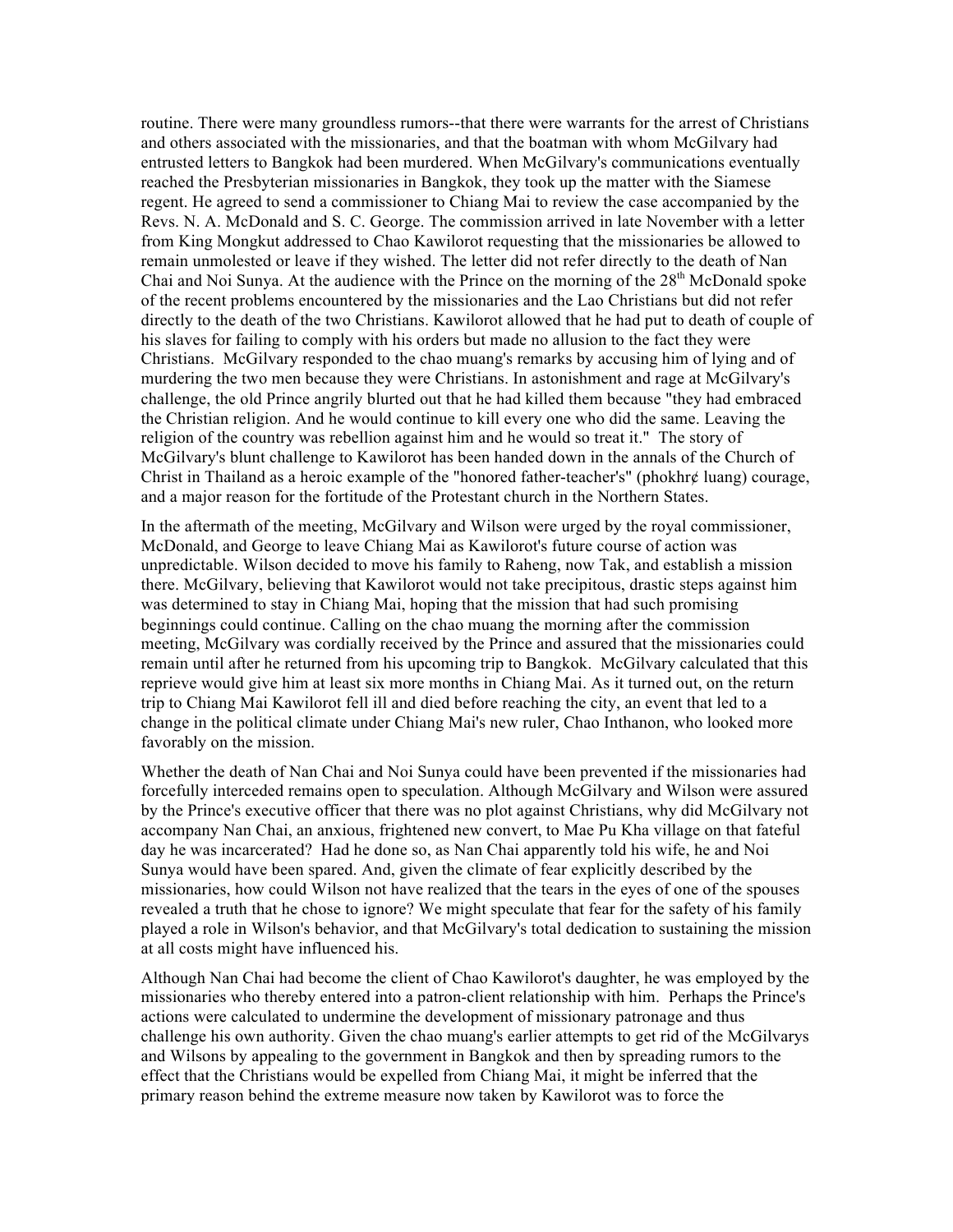missionaries to leave. Even the angry exchange between McGilvary and the Prince at the meeting of the commission could be explained in this vein. Was the Prince's outburst at the meeting a statement of actual intention, or might it be read as an outspoken, angry response to a man who had transgressed northern Thai convention regarding behavior toward royalty; had challenged the Prince's authority; and, whose patronage Kawilorot hoped to eliminate by killing Nan Chai and Noi Sunya, two of his clients. As Herb Swanson notes, the Lao, in particular Kawilorot, saw the mission as trying to create a "new pattern of patron-client relationships in which it [the mission] rather than the traditional rulers was lord."

#### **The Declining Power of the Chao**

The chief factor [behind the killing of Nan Chai and Noi Sunya] was not religion but the resentment of the old Prince, the Lord of Life, at seeing pass away the old order in which all significant moves and decisions rested on his approval.

When Kawilorot's order that a number of Christians perform *corvee* labor on Sunday was ignored, the chao luang interpreted this recalcitrance as yet another threat to his authority. To deal with this situation, Kawilorot executed two converts in September 1869 as a warning to others.

For Chao Kawilorot the killing of Nan Chai and Noi Suriya was primarily an exercise in princely authority. He had absolute authority regarding the governance of the kingdom. He promulgated laws, levied taxes, and exacted labor for public works such as roads and irrigation canals. In addition, he conscripted able bodied men as soldiers, adjudicated cases ranging from small offenses to murder and levied punishments as he saw fit, including death. His was, however, a declining power that was being increasingly eroded by events beyond his control: The passing of the old order of which the Protestant Mission was only one manifestation, upset the old Prince of Chiengmai. Lawsuits by Burmese timber merchants had been filed against him, the King of Siam had gradually cut into his authority and he felt that the missions were undermining his hold on his subjects.

As the vast teak reserves in the north became an increasingly valuable global commodity, especially for the British ship building industry, Burmese timber men who held British citizenship negotiated logging concessions with Kawilorot and the chaos of the other northern city-states. Most of the cut teak was transported down the Salween River through British Burma to Muolmein to be shipped to England. By 1858/9 teak exports from Muolmein amounted to nearly four hundred thousand pounds with the largest share of the teak coming from the Chiang Mai region. The Bowring Treaty of 1855 that gave extraterritorial rights to British subjects, reciprocal consular representation, and set a low ceiling on import and export duties, greatly widened the scope of British commercial activity in Siam, including the northern teak forests. The extraterritorial rights granted to Burmese and Shan under the treaty threatened the chaos' control over an increasing number of loggers.

Because the teak forests were considered to be the property of the chaos of the northern citystates, Burmese-British loggers competed with one another in their negotiations with individual chaos. To win concessions lessees had to pay special fees and bribes. A chao might even lease the same forest to two competitors, or having leased a forest a chao might seize the licensee's property once the trees had been felled. As a consequence, there were many lawsuits. Prior to the Bowering Treaty these lawsuits were tried in the courts of the Northern States but the courts were run autocratically, followed traditional law codes such as the Laws of King Mangrai (Mangraisat), or were decided by ordeal. Furthermore, proceedings often dragged on interminably. Understandably, the loggers who held British citizenship objected. After the treaty, cases could be appealed to the British Consul in Bangkok who could override a decision made by the Thai Court for Foreigners but cases could still drag on for years. The situation was finally resolved by the Chiang Mai treaty of 1874 that established a dual government in the north, that of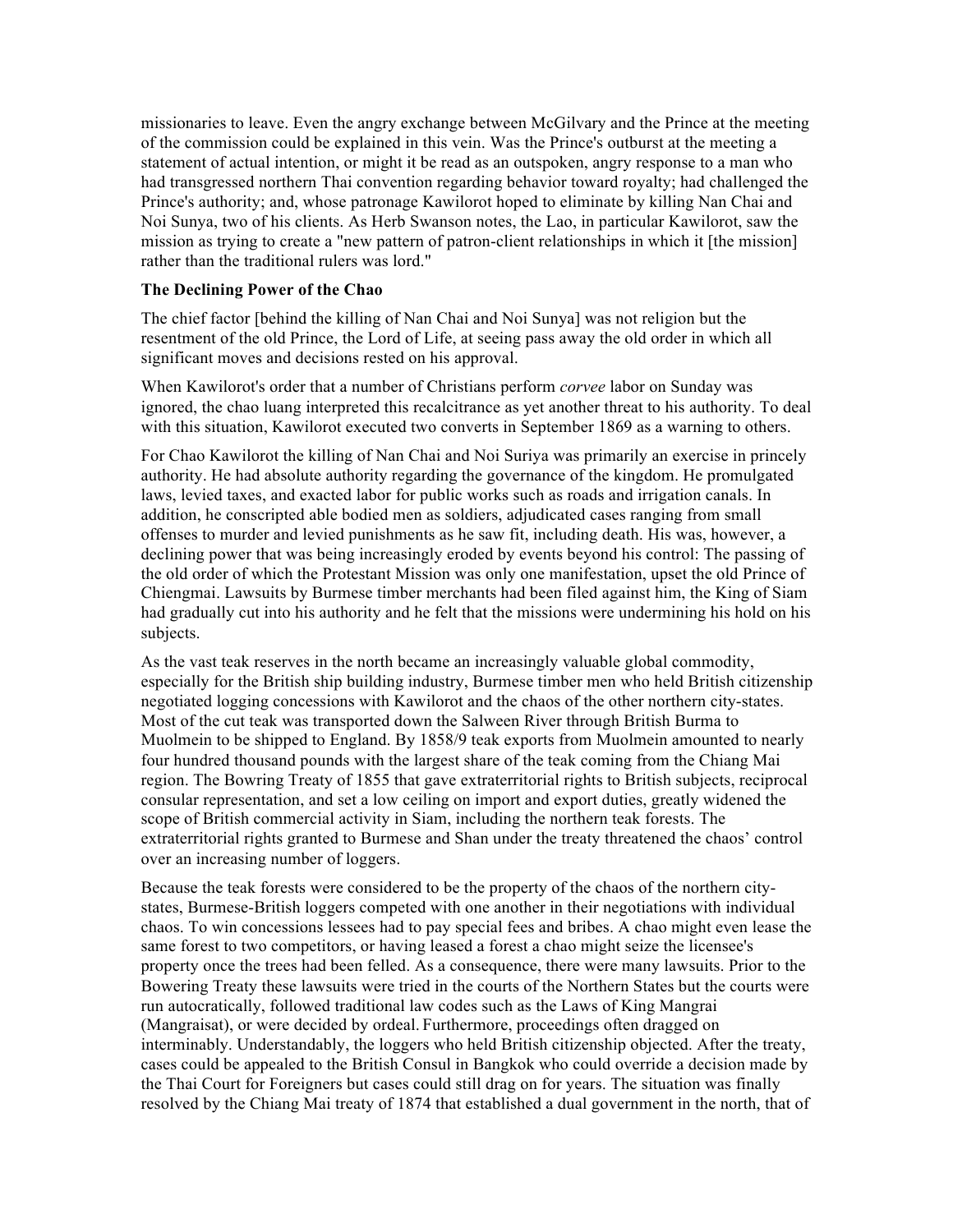the chao and a Thai commissioner (kha luang). The latter dealt with cases involving British subjects and regulated timber lease registration. The net effect was to strengthen the power of the Bangkok government in the north at the expense of authority of the chaos. This trend continued until, by the turn of the century, the north was no longer a collection of semi-autonomous tributary states but a centralized region (monthon). The patronage system at the basis of the chaos' power and authority was gradually replaced by the political and economic structures of an early modern nation-state controlled from Bangkok.

While the commercial interests of the British in the north abetted the transformation of the Northern States into a monthon of the Siamese nation, American Presbyterian missionaries contributed to the Siamization of the Lao region. The Chiang Mai treaties of 1874 and 1883 were a crucial watershed in the first process; the 1878 Edict of Religious Toleration played a similar role in the second.

The instrumental cause behind the Edict of Religious Toleration was the first Christian wedding in Chiang Mai, the marriage of Nan Inta's granddaughter. The groom was one of McGilvary's students preparing for the ministry who's patron was Chao Tepawong, the brother of the uparat, the viceroy or "second king" who opposed the mission and harassed native Christians. On the day of the wedding, the titular head of the groom's family refused to sanction the marriage unless he received the traditional 'spirit fee' of six rupees. Because McGilvary saw such payment as a religious act "since it recognizes the spirits and guardians and protectors of the family," and "when one becomes a Christian that allegiance is cast off," the wedding had to be postponed until the confrontation could be resolved.

McGilvary and Dr. Marion Cheek, who joined the Presbyterian mission in 1874, appealed for support to Phaya Thepworachun who was appointed in 1877 as the first resident Siamese commissioner in Chiang Mai, and also to Chao Intanon and his wife. Although all three were sympathetic, they would not override the uparat who refused to approve the wedding without the payment of the 'spirit fee' demanded by the head of the groom's family. McGilvary wrote, "He [the uparat] has us just where he wanted us to be. If our young people could not marry, our work would be virtually stopped." The uparat's opposition proved to be a fatal mistake, however, because it actually hastened the chaos' loss of authority and power.

At the royal commissioner's urging, McGilvary appealed to King Chulalongkorn not only to allow Christian marriage without the payment of the traditional 'spirit fee', but to guarantee the same civil and religious privileges as non-Christians, and also to exempt Christians from compulsory work on the Sabbath. The commissioner, himself, also requested that his own powers over the chaos be expanded. On September  $29<sup>th</sup> 1878$ , the commissioner notified McGilvary that the King had granted him enlarged powers "including power to make proclamation of religious toleration in the Lao states." The Edict of Religious Toleration, promulgated on October  $8<sup>th</sup>$ , applied only to the Lao states and not the entire nation, but it was a crucial turning point in the history of the Protestant church in the north. Protected by the authority of Bangkok's official sanction, the mission was now poised to embark on a decade of expansion that included establishing mission stations in Lamphun, Chiang Rai, Phrae, and Nan, and several hospitals and school. Through the establishment of schools and the propagation of a Christian literature in Siamese, Presbyterian missionaries became collaborators with Bangkok in the Siamization of the nation.

The Edict was the first document that officially referred to the royal commissioner as pu samret rachakan, "he who fulfills the king's work," and "marked the passing of the sceptre from the hands of the Princes of Chiang Mai." In denying McGilvary's request that marriage within the church be exempt from the traditional 'spirit fee', the uparat thereby "...hastened...[the] centralization of government which Siam was waiting for," so that now the Lao states were no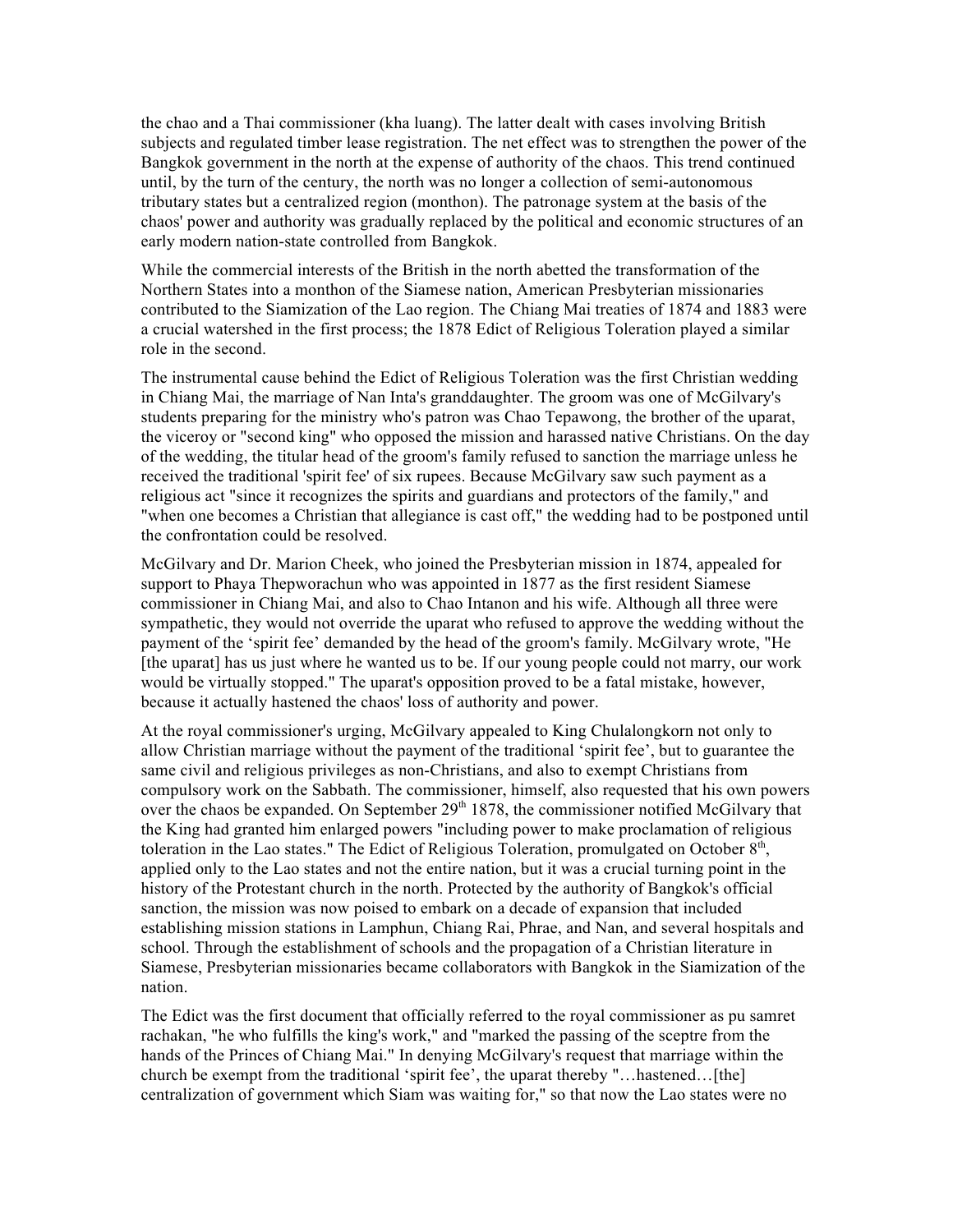longer a feudal dependency but consolidated into the Kingdom of Siam.

#### **Becoming Martyrs: The Missionary View**

"These were stirring days [i.e. the martyrdom] and gave to the church in the North the heritage of faith that places it with the churches of the apostolic age."

The missionary narrative of the death of Nan Chai and Noi Sunya is found in several different sources, however, both missionary and Thai Christian accounts rely primarily on the correspondence and records of McGilvary and Wilson who were in Chiang Mai at the time but were not eye-witnesses. Consequently, since all versions of the event reflect a common our-story they tend to be similar. Ambiguities in the narrative, itself not eye-witness, the absence of attribution regarding specific details, and the fact that there are no non-missionary or even non-Christian corroborating sources, make it difficult to sort out the actual facts from interpretation. In the January  $2<sup>nd</sup> 1870$ , session minutes of the First Presbyterian Church, Chiang Mai, that records the deaths of Nan Chai and Noi Sunya, McGilvary clearly indicates that accounts of the event are based on hearsay ("And from all we know of their behavior…" or inference ("We have never been permitted to learn…"). While not questioning the veracity of the event, ambiguities in the record prompted Prasit Pongudom, Department of History, Church of Christ in Thailand, to query in what sense the story was "fact" (ruang ching) or "legend" (tamnan). I take up Prasit's question and suggest that, although the death of Nan Chai and Noi Sunya at the behest of Chao Kawilorot is not in question, in the light of historical, political, and personal variables, the meaning of the event is contingent; and, that in the hands of McGilvary, Wilson, and other missionary interpreters, it becomes a martyrdom story.

McGilvary's letters to the Board of Foreign Missions uplift three martyrological themes: by their death the martyrs gain the crown of heaven; they emulate the pattern of the dying Stephen commending their souls to heaven; and, "the blood of the martyrs is the seed of the church." In this vein, Dr. Daniel B. Bradley, McGilvary's father-in-law, records in his diary that his reading at a prayer meeting in Bangkok of McGilvary's account of the martyrdom created a "thrilling effect," and that, "the two native Christians who were executed by order of the king did like the martyr Stephen, call on the name of the Lord Jesus."

The most fulsome missionary description of the martyrdom was written not by McGilvary but by Jonathan Wilson in a letter to the Presbyterian Board of Foreign Missions dated January  $3<sup>rd</sup> 1870$ . This description as well as other reports Wilson sent to the Board reveal him to be a man of poetic inclination:

"Alas! That we should have to write of blood, the blood of the saints shed by the sword of a merciless despot? Our little church was planted so lovingly and tenderly by the Good Savior, that we expected soon to become a numerous people. Our first disciple is now fleeing for his life. Two are hiding among their friends. But--the happiest of us all are in heaven--Nan Chai and Noi Sunya are singing the song of redeeming love."

Wilson describes the capture, incarceration, and execution of Nan Chai and Noi Sunya in considerable detail, including Nan Chai's own words, without attributing his information to particular sources. There is no documentary evidence that any Christians witnessed their death nor does Wilson report that he talked to an observer of the event, although Nan Chai's wife spent some time at the district chief's house with her husband before he was tried. Wilson reports that Nan Chai said to her, "Tell the missionaries that we die for no other cause than we are Christians." The trial, if it can be called that, consisted of asking Nan Chai and Noi Sunya if they